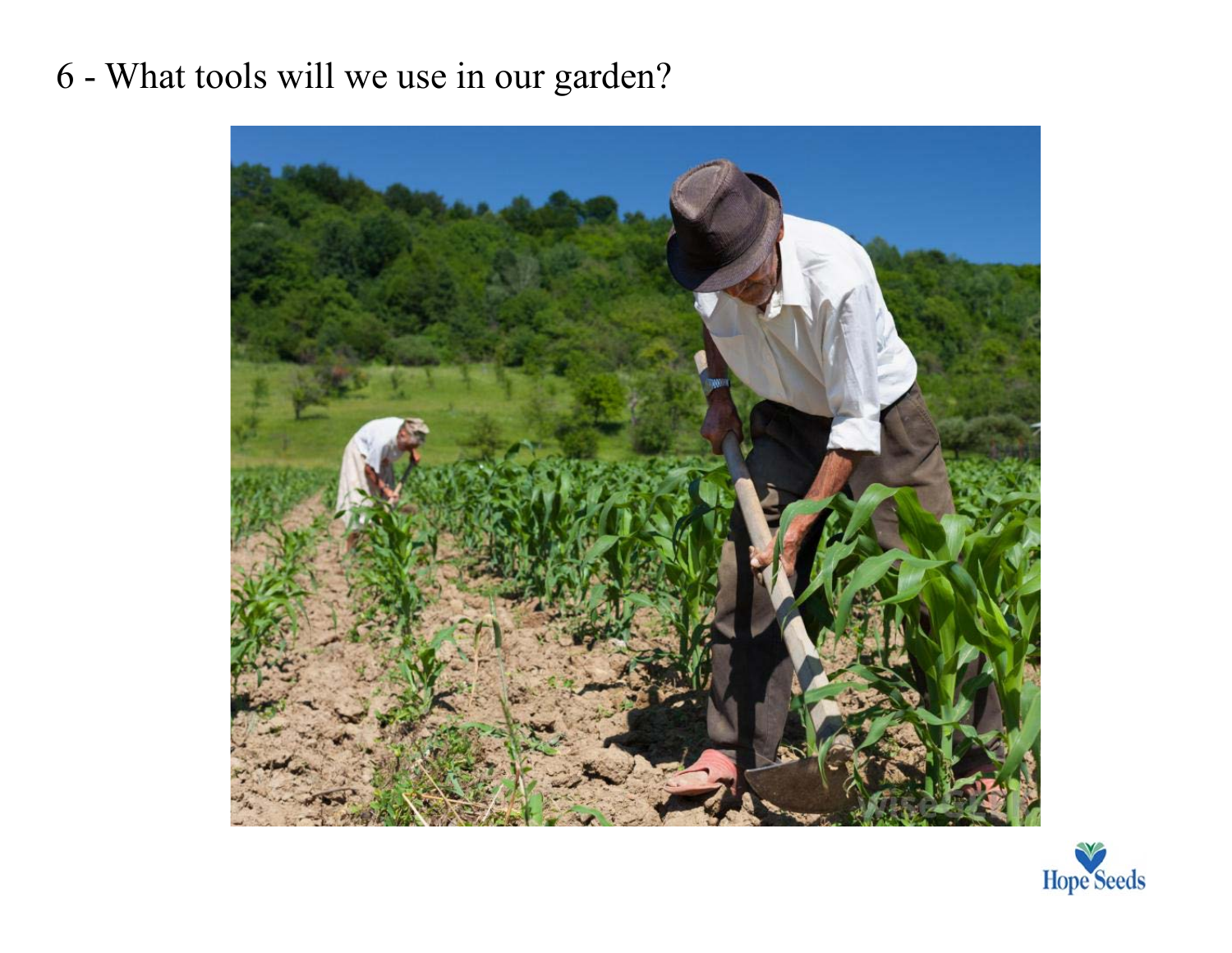## 6 - What tools will we use in our garden?

- Gardening is work, and it can sometimes be hard work. But there are tools we can use to help us. (Review and explain what tools are available to you.)
- Even though gardening can be hard work, if we keep at it, we can benefit from it, and help others. What will happen if we don't keep working in our garden?
- Remember the Bible says, "The person who works his land will have plenty of food. But the one who chases useless dreams instead will end up very poor." Proverbs 28:19

God's Word: "Using the Scriptures, the person who serves God will be ready and will have everything he needs to do every good work." 2 Timothy 3: 17

**\_\_\_\_\_\_\_\_\_\_\_\_\_\_\_\_\_\_\_\_\_\_\_\_\_\_\_\_\_\_\_\_\_\_\_\_\_\_\_\_\_\_\_\_\_\_\_\_\_\_\_\_\_\_\_\_\_\_\_\_\_\_\_\_\_\_\_\_\_\_\_\_\_\_\_\_** 

\*Just like garden tools help us garden, there are also tools that help us in our faith. For example, the Bible and prayer are both great tools that can help us grow.

\*When we read the Bible and pray, we are helping our faith in God grow. What happens when we neglect using these tools?

**Activity:** Activity Card Ls. 6 (Materials – crayons or colored pencils) **Garden work:** Practice using the tools you have available.